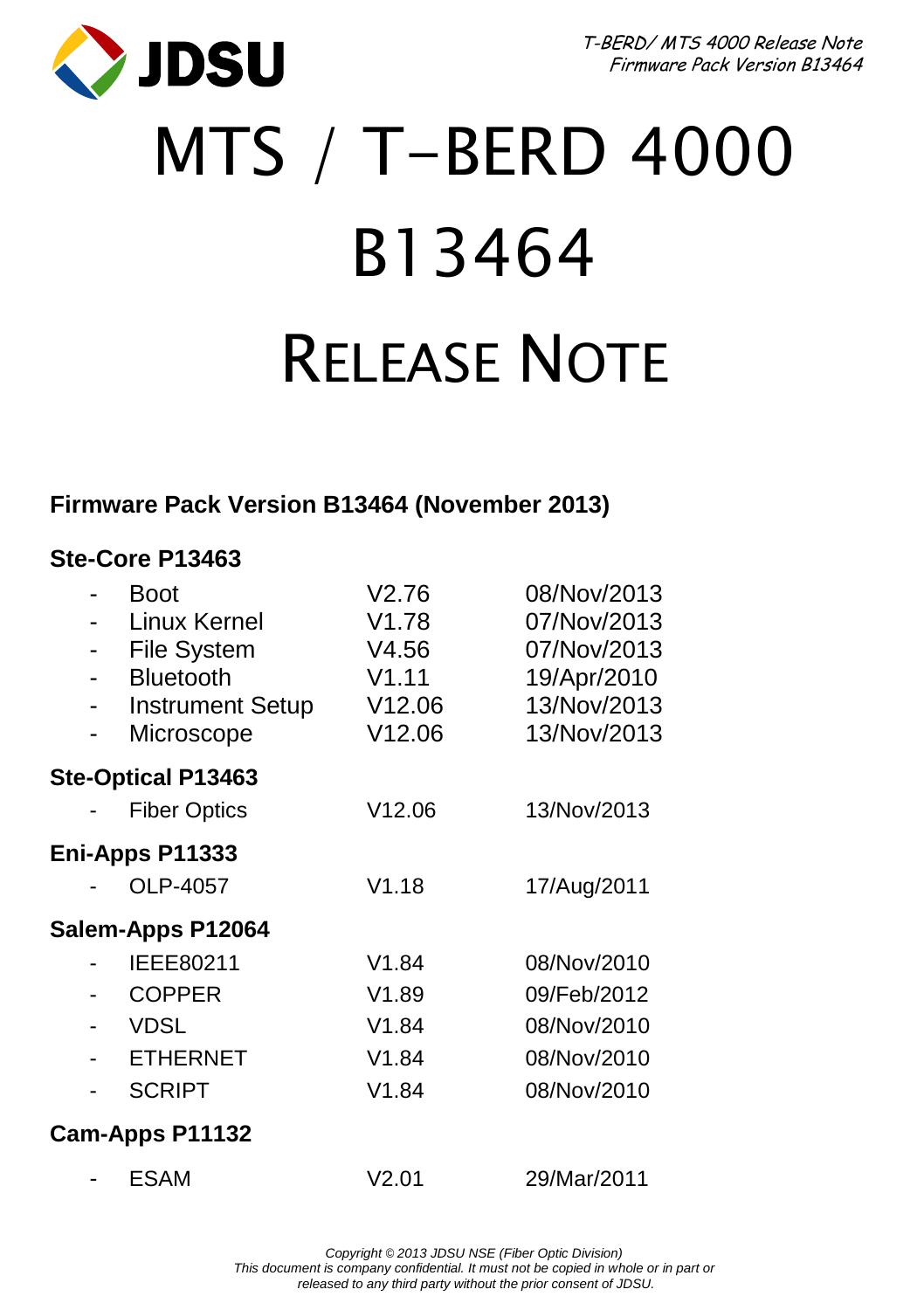

# **CONTENTS**